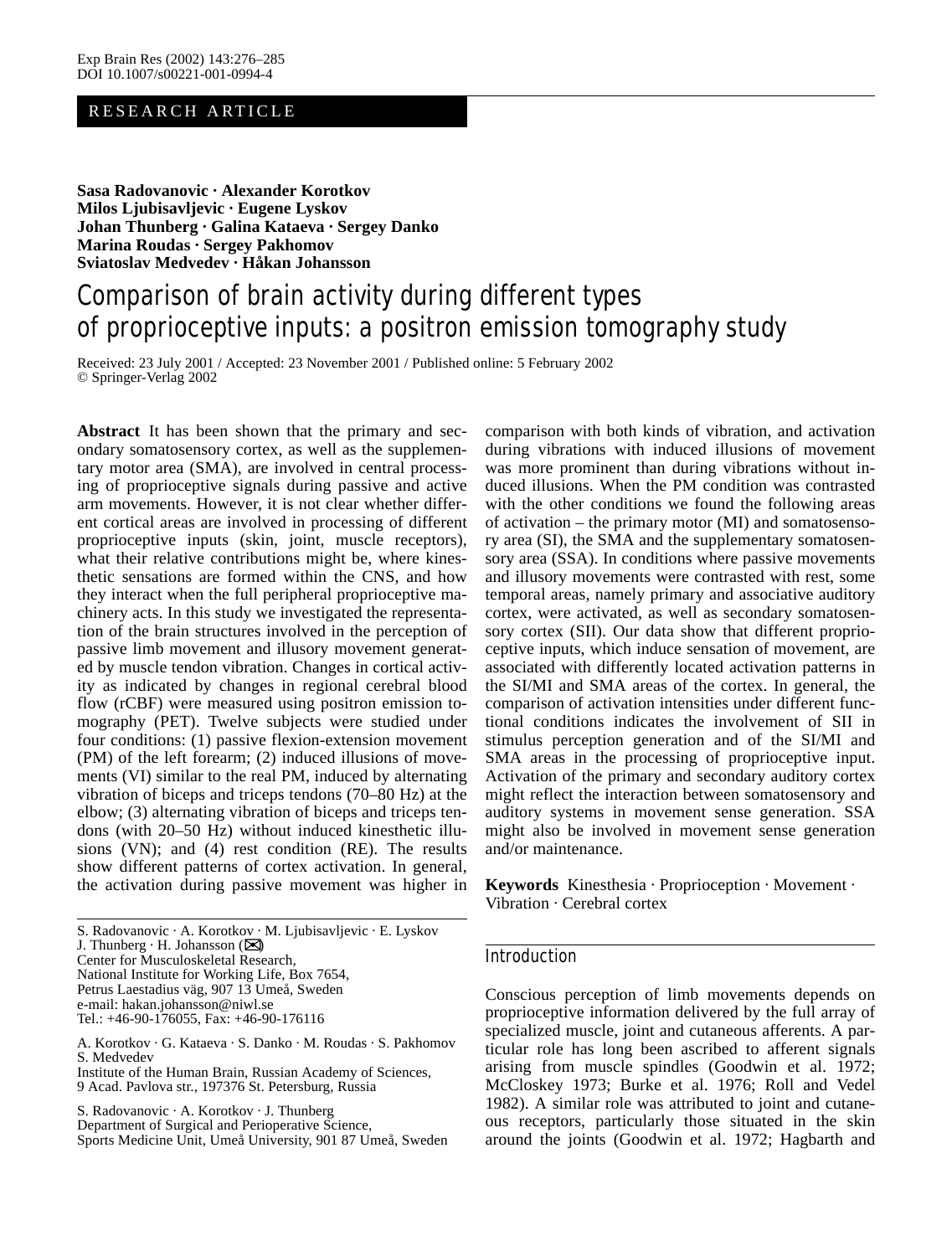Eklund 1966; Collins and Prochazka 1996; Edin and Johansson 1995). However, the capacity of any individual class of receptor to deliver information about movement and position of the limbs is limited. It rather seems that the presence of the multiple inputs tuned to different aspects of the movement ensure the kinesthetic sensation. In this process, the signals from non-active, stretched muscles antagonistic to the active movers are likely to be more important (Capaday and Cook 1981).

An emerging line of research employing positron emission tomography (PET) and other imaging methods has been directed at linking specific proprioceptive input and its representation in the cerebral structures. In general, these studies showed that conscious perception of limb movements involves both afferent sensory and efferent motor components of cortical motor processing. It has been shown that the primary and secondary somatosensory cortex, as well as the supplementary motor area (SMA), are involved in central processing of incoming afferent signals during passive and active arm movements (e.g., Roland et al. 1980; Dettmers et al. 1995; Weiller et al. 1996; Mima et al. 1999). Weiller and colleagues (1996) showed that passive movements of the elbow are associated with essentially the same pattern of brain activation as the pattern obtained during active movements, the activation involving not only the somatosensory cortex but also the SMA and the motor cortex. However, Mima and colleagues (1999) failed to detect the activation of the sensorimotor cortex during passive movements of the finger, in experiments designed specially to selectively activate proprioception with a minimal contribution from the tactile senses. During illusions of movement induced by muscle vibration eliciting increased afferent activity from muscle spindles, activation of motor areas was found (Naito et al. 1999). At the same time, vibration of the muscle that did not evoke illusions of movement failed to induce significant cortical activation in both motor and somatosensory areas (Naito et al. 1999).

Therefore, the question as to how multiple afferent inputs are combined and where within the CNS the compound signal is generated still awaits systematic investigation, and in particular whether areas involved in processing of proprioceptive inflow and/or generation of movement sense differ during different types of proprioceptive inflow. The interaction between the peripheral afferent input reaching the somatosensory cortex and the neighboring motor output areas is important for understanding how peripheral input can influence the motor commands and execution of movements.

In the present study we investigated the representation of the brain structures involved in the perception of passive flexion-extension limb movements. To discern between proprioceptive input originating from agonist/antagonist pairs of muscles and the overall afferent input, we compared patterns of cortical activation related to passive flexion-extension movements and illusions of flexion-extension movement induced by subsequent vibration of biceps and triceps muscle tendons. To exclude the effects of vibration itself, we contrasted the two conditions mentioned above with the condition during vibration that did not elicit kinesthetic illusions. Therefore, to detect brain areas activated during generation of movement sense evoked by applied vibration, we tried to distinguish the effects of movement per se, effect of vibration (in vibration application of lower frequencies) and effect of movement illusion generated during consecutive high frequency vibration of biceps and triceps muscle.

A preliminary report of these data has been presented elsewhere (Medvedev et al. 2001).

# Materials and methods

Subjects

We studied 12 healthy, right-handed male volunteers (age  $23.5\pm$ 7.0 years; mean  $\pm$  SD) without any previous history of neurological or psychiatric disease and any current medication. All subjects gave their informed consent acknowledging that the employed methods had been clearly explained and understood, allowing them to withdraw from the study at any time without prejudice. All procedures were approved by the Ethics Committee of the Institute of the Human Brain, St. Petersburg, Russia, and in accordance with the Declaration of Helsinki.

### Tasks

Subjects lay supine on the coach of the PET camera, with their head fixed in the head-holder and the ears plugged to prevent them from hearing the sound of the motor and the vibrators. The subject's left forearm was fixed in an especially developed hand-holder, which permitted flexion-extension movements about the elbow joint in the horizontal plane. An angle around 120–140° of elbow flexion was chosen in order to avoid extreme positions of the joint. A torque motor attached to the hand-holder was used to induce passive movements of the forearm. Repeated passive flexionextension movements of 20° amplitude, starting from 120–140°, were performed for 90 s starting 15 s before the injection of 15O water and ending 15 s after the scan. The speed of the motor was adjusted so as to induce 15 flexion-extension movements/min. Subjects were instructed to relax completely and not to interfere voluntarily with the passive movements. During all tests, the subject's right forearm was positioned so as to enable the injection of 15O-water through a catheter inserted into the right cubital vein.

Two vibrators (V2, Gearing & Watson Electronics Ltd., UK) were attached to the hand-holder such that they contacted the biceps and triceps tendons for consecutive vibration applications while keeping the same position of the forearm in the holder. During vibration, the hand-holder was fixed in the middle position, i.e., 130°, to ensure a maximal effect of vibration (see Roll et al. 1980), and to prevent any movement of the forearm. Special care was taken to adjust the vibrator prodders (tip diameter  $1.5 \text{ cm}$ ), so that they exerted only a light pressure on the skin surface over the tendons, but a good contact with the tendon was ensured. Sinusoidal vibration stimuli at frequencies from 10 to 120 Hz and at amplitudes from 2 to 0.2 mm, respectively, were applied perpendicularly to the tendon. The vibratory signal was displayed on the oscilloscope and kept constant throughout the scan. Vibration was applied for 90 s, starting 15 s before the injection of <sup>15</sup>O water and ending 15 s after the scan.

In order to produce illusory arm movements, the triceps and biceps tendons were vibrated alternately every 2 s to mimic the timing of passive movement. Before the tests, the frequency and amplitude inducing the strongest illusion of movement, and the maximal frequency and amplitude of vibration not inducing movement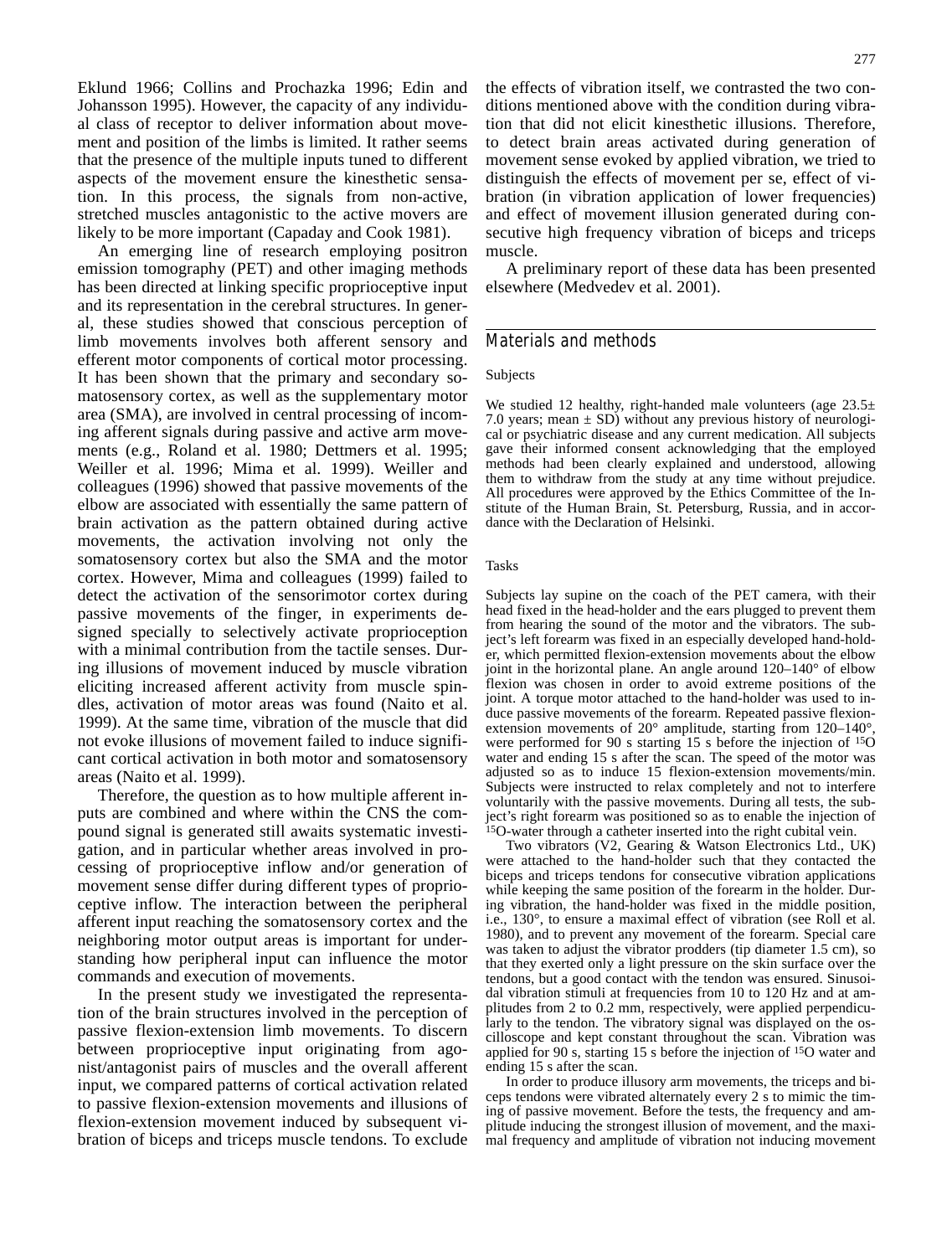illusions, were determined. The subjects were told that their tendons would be vibrated and that they might feel their forearm move. They were then asked to match the illusory movements with free movements of the opposite hand, trying to match both movement amplitude and speed. The vibration frequency was gradually increased from 10 to 120 Hz in 10-Hz steps, in order to find the optimal one that induced the strongest illusions which matched the speed and amplitude of passive movements. This frequency was then established as the optimal *illusion* frequency (VI). The frequency was then reduced in 10-Hz steps until any movement illusion disappeared completely. It was then decreased by another 10 Hz, and this value was established as the *no illusion* frequency (VN). After the end of each test, the subjects were asked to describe their subjective feeling, in particular during the *illusion* test, whether the quality and/or the intensity of the movement illusion changed during the test, as well as whether the characteristics of illusory movements matched those of passive flexion/extension movements presented previously. The subjects reporting profound changes in movement illusion did not participate in the study.

To standardize the general level of arousal the subjects were asked to perform a simple discriminative visual task during each condition. The subjects calculated the frequency of appearance of one of the three different stimuli presented on the computer monitor. The presentation of the visual stimuli began 20 s prior to the injection of 15O-water.

In order to establish matching conditions across tests (constant level of background noise), the torque motor was switched on 60 s before the injection, being mechanically disconnected from the holder and not generating any movement except in the passive movement test. The noise from vibrators attached to the forearm was much lower than the noise from the torque motor but distinctly louder when operating without contact with the skin. Therefore, during rest and passive conditions, the vibrators were switched off and the prodders were detached from the arm.

#### Conditions in PET

Four conditions were used in random order (two scans per condition amounting to eight scans per subject):

- 1. Rest condition (RE): The subjects were instructed to relax completely and avoid any movement.
- 2. Vibration at the frequency not eliciting movement illusions (VN): The frequency not inducing any kinesthetic illusion in each subject (20–50 Hz) was selected.
- 3. Vibration at the frequency eliciting an illusion of movement (VI): The frequency optimal for eliciting illusion in each subject was applied (70–80 Hz).
- 4. Passive, motor-generated, flexion-extension movements (PM): Passive flexion-extension movements of the left elbow were carried out.

#### Electromyogram recording

Electromyogram (EMG) activity was recorded from biceps and triceps muscles by means of two pairs of surface disposable electrodes (Blue Sensor type Q-10-A, Medicotest, Denmark) placed on the muscle bellies. Signals were amplified within bandwidths of 30–1000 Hz. The AD conversion of the amplified signal was done at a frequency of 1000 Hz/channel (Polyneurograph DK 86, St. Petersburg, Russia). EMG recording began 60 s before the scan. It was carefully checked whether a tonic vibration reflex (TVR) appeared (see Hagbarth and Eklund 1966; Eklund and Hagbarth 1966) during the vibration tests, and whether voluntary activity occurred during passive movements.

#### PET data acquisition and analysis

All PET scans were performed by means of a Scanditronix PC2048–15B camera (15 parallel slices with an in-plane spatial resolution of 6.5 mm FWHM in the center of the FOW and an interslice distance of 6.5 mm; for technical details see Holte et al. 1989; Evans et al. 1991). Regional cerebral blood flow (rCBF) was measured with the use of [<sup>15</sup>O]-labeled water and using the autoradiographic method – following an intravenous bolus injection of 50–60 mCi of  $H_2$ <sup>15</sup>O. A 60-s PET scan was acquired ca. 5–7 s after the bolus injection. The image reconstruction was done using a 7-mm Hanning filter and a measured attenuation correction (68Ge/68Ga 10-min transmission scan, performed prior the study). Acquired activity was used as an index of CBF due to the near linear relationship between activity distribution and rCBF (Fox and Mintun 1989).

The data were analyzed with SPM 99 software (Friston et al. 1995). Following the realignment of images from each subject to correct for any changes in head position between scans, the images were transformed into standard anatomical space used in SPM 99. In order to increase the signal-to-noise ratio and to accommodate normal variability in functional and gyral anatomy, the images were smoothed with a gaussian filter of 13×13×13 mm width (Worsley et al. 1996). The resulting activity data were normalized for differences in global flow by scaling voxel by voxel to a global mean of 50 ml/dl/min (McIntosh et al. 1996).

Task-specific activations were assessed by statistical comparisons of conditions using *t*-statistics. For the detected activation to be statistically significant, the significance threshold for the resulting statistical parametric maps (SPM*t*) was set at *P*<0.05 in voxel based analysis. In some contrasts, where no activation occurred at voxel level, or if they were very small, we used the cluster-based analysis SPM*t* with thresholds set at *P*<0.001 when uncorrected, and activations were considered significant at *P*<0.05 when corrected at cluster level and at cluster sizes >200. Anatomical identification of activations was made on the basis of the Talairach and Tournoux brain atlas (Talairach and Tournoux 1988), and coordinates obtained in the SPM analysis were converted to the coordinates of the Talairach and Tournoux atlas (for algorithm see http://www.mrc-cbu.cam.ac.uk/imaging).

To elucidate possible different functional roles of areas found in the analysis of contrasts, an additional analysis was performed. We employed the SPM analysis using *F*-statistics (effects of interest) at *P*<0.0005 corrected, revealing the differences between brain areas in different conditions. One of the important steps in SPM analysis is the estimation of the general linear model parameters for every voxel. After parameters are estimated for given voxel, SPM enables the value observed in this voxel for every scan to be split into three parts: one which may be attributed to the parameters of interest (conditions effects in our case), a second one which may be attributed to the parameters of no interest (subjects effects in our case) and a third considered as noise. The first part is known in SPM terms as a "fitted" model response, and the sum of the first and the third as an "adjusted" model response for the voxel under consideration. Averaging the fitted response for all clusters' voxels then enables a comparison of the values of activation in particular clusters by plotting the scattergrams of relative values of activations under all experimental conditions.

#### Results

Altogether 12 subjects completed the study and were subsequently included in the analysis. They all reported vivid feelings of flexion-extension movements throughout the trials with a high-frequency vibration stimulation. Nine subjects experienced strong, steady kinesthetic illusion of movement during the scan, which did not differ from the one elicited before the test, while in three subjects the illusion sensation was slightly weaker towards the end of the scan. None of them experienced kinesthetic illusions or any other inconveniences during VN, during passive movements or the resting conditions.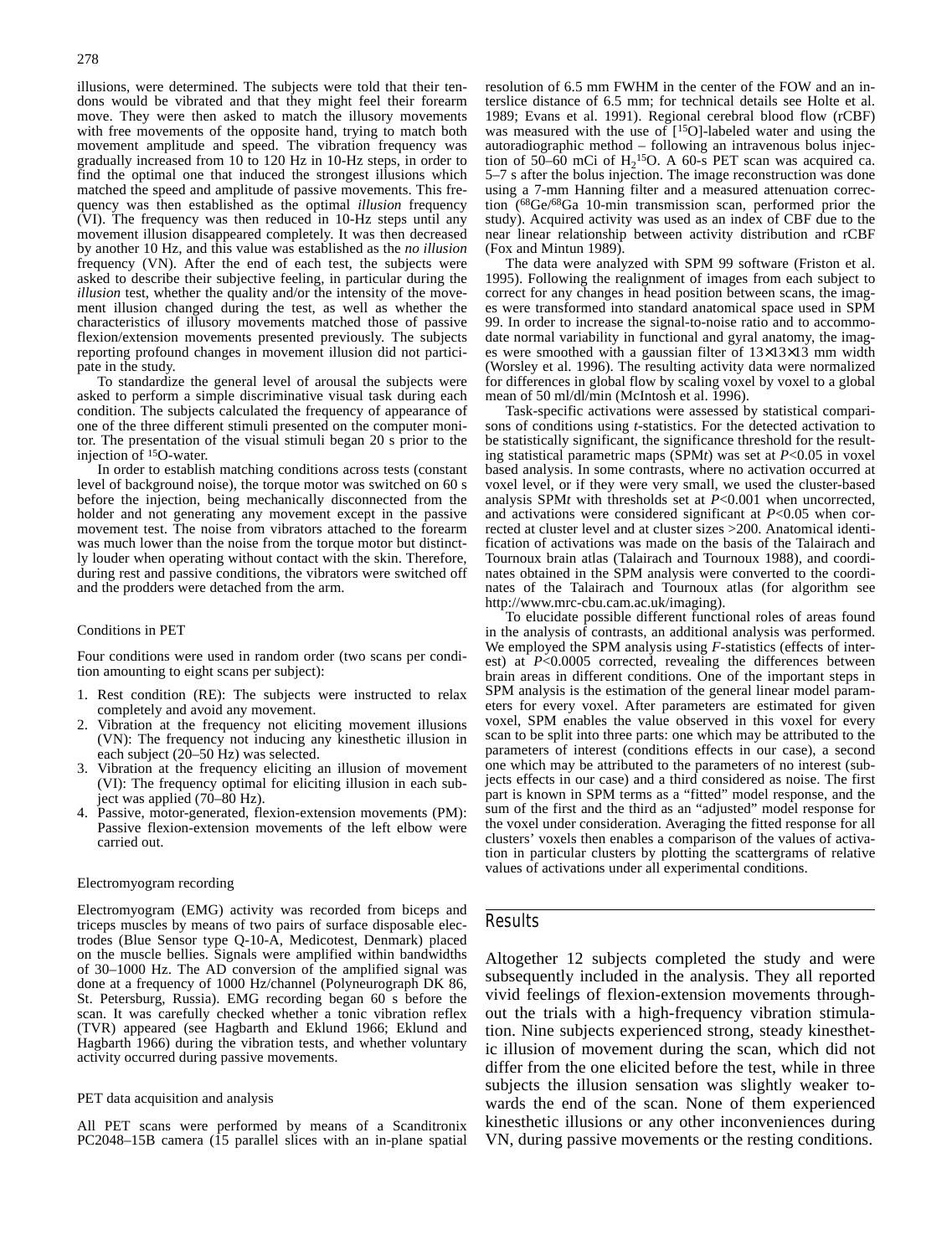| Contrast and area <sup>b</sup> |                                                                                                                                                                    | Cluster<br>size | P corrected for<br>the cluster level | Coordinates of primary local<br>maxima (mm) |               |       | P corrected for<br>the voxel level |
|--------------------------------|--------------------------------------------------------------------------------------------------------------------------------------------------------------------|-----------------|--------------------------------------|---------------------------------------------|---------------|-------|------------------------------------|
|                                |                                                                                                                                                                    |                 |                                      | $\mathcal{X}$                               | $\mathcal{Y}$ | Z     |                                    |
|                                | PM-RE                                                                                                                                                              |                 |                                      |                                             |               |       |                                    |
|                                | 1. G. postcentralis $(BA 1, 2, 3)$ , SI<br>G. precentralis (BA 4), MI<br>G. frontalis medialis (BA 6), <b>SMA</b>                                                  | 1350            | 0.000                                | $+12$                                       | $-18$         | $+54$ | 0.000                              |
|                                | Lobulus paracentralis (BA 5), SSA<br>2. Lobulus parietalis inferior (BA 40), SII<br>G. temporalis superior (BA 22, 42), AA<br>G. temporalis transversi (BA 41), AI | 728             | 0.000                                | $+48$                                       | $-28$         | $+20$ | 0.000                              |
|                                | <b>VI-RE</b>                                                                                                                                                       |                 |                                      |                                             |               |       |                                    |
|                                | 1. G. temporalis superior (BA 22, 42), AA<br>G. temporalis transversi (BA 41), AI<br>Lobulus parietalis inferior (BA 40), SII                                      | 782             | 0.000                                | $+52$                                       | $-30$         | $+22$ | 0.000                              |
|                                | <b>VN-RE</b>                                                                                                                                                       |                 |                                      |                                             |               |       |                                    |
|                                | 1. Lobulus parietalis inferior (BA 40), SII                                                                                                                        | 6               | 0.020                                | $+46$                                       | $-26$         | $+22$ | 0.033                              |
|                                | PM-VI                                                                                                                                                              |                 |                                      |                                             |               |       |                                    |
|                                | 1. G. postcentralis $(BA 1, 2, 3)$ , SI<br>G. precentralis (BA 4), MI                                                                                              | 424             | 0.000                                | $+44$                                       | $-28$         | $+58$ | 0.000                              |
|                                | 2. G. frontalis medialis (BA 6), <b>SMA</b>                                                                                                                        | 279             | 0.000                                | $+12$                                       | $-18$         | $+54$ | 0.000                              |
|                                | PM-VN                                                                                                                                                              |                 |                                      |                                             |               |       |                                    |
|                                | 1. G. postcentralis $(BA 1, 2, 3)$ , SI<br>G. precentralis (BA 4), MI<br>G. frontalis medialis (BA 6), <b>SMA</b><br>Lobulus paracentralis (BA 5), SSA             | 1787            | 0.000                                | $+14$                                       | $-16$         | $+52$ | 0.000                              |
|                                | VI-VN                                                                                                                                                              |                 |                                      |                                             |               |       |                                    |
|                                | Not found                                                                                                                                                          |                 |                                      |                                             |               |       |                                    |

**Table 1** Significanta increases in regional brain activity in the right hemisphere obtained in voxel based analysis of PM-RE, VI-RE, VN-RE, PM-VI and PM-VN contrasts

<sup>a</sup> SPM*t* threshold at *P*<0.05 corrected

<sup>b</sup> Brodmann's areas are given in parentheses

## EMG activity

Across all tests in all subjects, EMG activity was absent in the majority of trials. However, occasionally low-level EMG activity was noticed. Its mean level never reached more than 3% of the mean level of EMG activity during maximal voluntary contractions recorded before the start of testing. It usually occurred during passive movement conditions (PM), indicating that the subjects sometimes interacted with the passive movements generated by the external torque motor. When it occurred, the EMG activity was always present in one muscle, usually the m. triceps brachii, and always followed the passive movement, i.e., was concurrent with the flexion movement, and was never present in more than 5 out of 15 flexionextension movements. In two subjects, EMG activity was noticed during the VI test. Again it was very low, not exceeding 3% of maximal EMG, random, short lasting and always concomitant with vibration of a particular muscle, never occurring during vibration of the opposite muscle. In those trials, a possible appearance of the TVR can be excluded, by virtue of the usual characteristics of the TVR, with its slow, progressive development (Hagbarth and Eklund 1966; Hagbarth et al. 1976; Gilhodes et al. 1992), which was not noticed in our recordings. Also, arm angles of around 120° were chosen to be in a range where the appearance of the TVR is less likely (Roll et al. 1980), and the relaxed arm would minimize the chance for TVR appearance (e.g., Eklund and Hagbarth 1966). Therefore, we would attribute those EMG appearances as an interaction with illusions of movement.

It can also be assumed that this occasional low-level muscle activation might have caused cortical activation in the VI condition (see later). However, when those two subjects were excluded from the analysis and the data recalculated, no differences in activation were revealed. Therefore, the overall analysis included all 12 subjects.

## PET results

To detect changes of regional brain activity related to the order of scans, an additional analysis was performed. Scans of each subject were grouped according to their numbers in the PET session and the first, second, etc., scan was contrasted with all other scans. This analysis revealed significant (SPM*t* at *P*<0.05 corrected) activa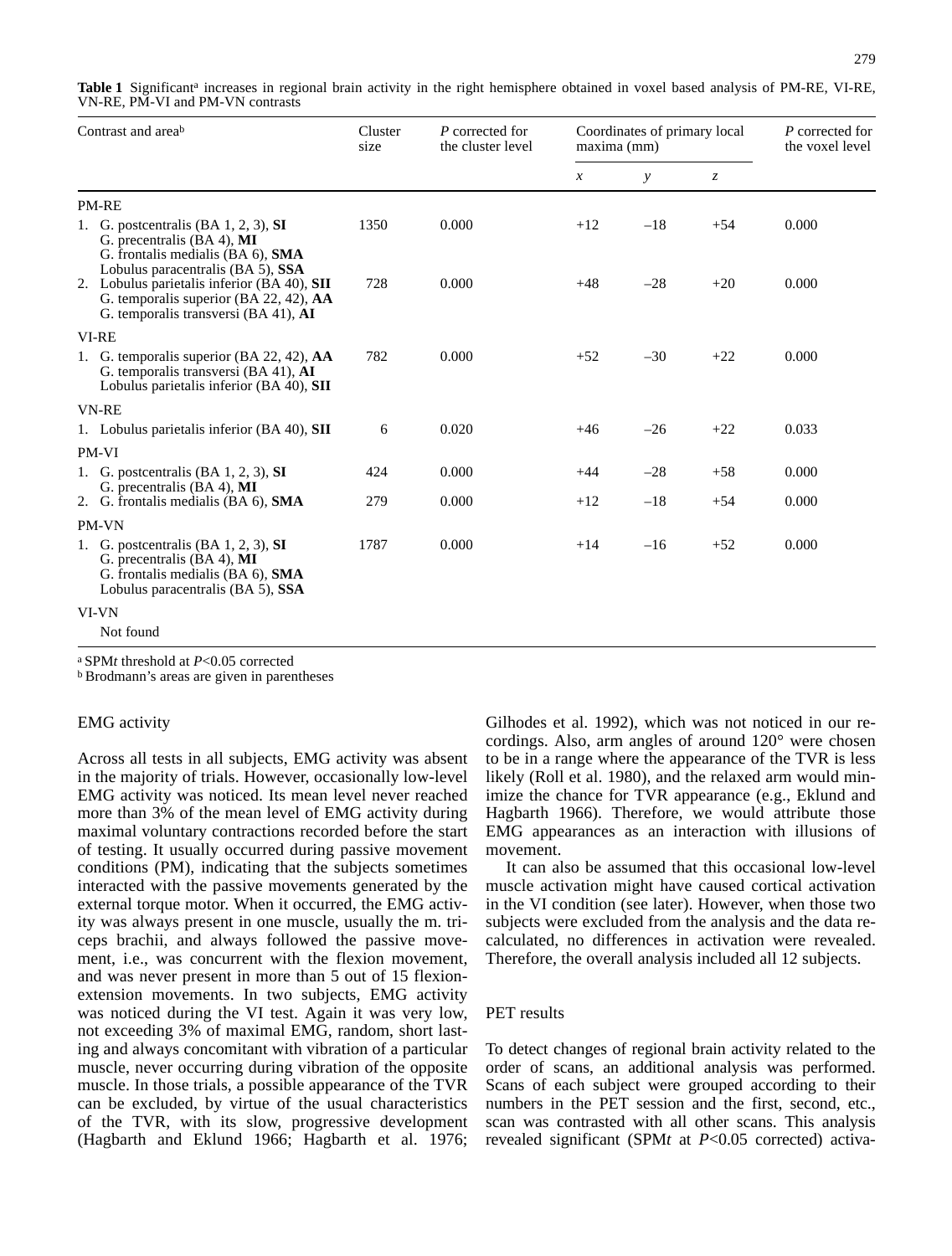**Fig. 1** Areas of significantly (SPM*t* threshold at *P*<0.05 corrected) activated areas obtained in PM-RE, VI-RE, VN-RE, PM-VI and PM-VN comparisons. The activations are shown as statistical maps that show the areas of regional cerebral blood flow (rCBF) increase with *t*-values coded according to *the color bar shown on the right*. Maps are superimposed on a T1-weighted MRI SPM template image. *The left side of each image* is the left side of the brain. *The numbers at the bottom* indicate the level above the AC-PC line. See Table 1 for anatomical localization of activated areas



tions in the temporal cortex (BA 37) and parietal cortex (BA 40) only when the first scans of the PET sessions were contrasted with the others. Therefore, the first scans were eliminated from the analysis. However, elimination of these scans did not change our results noticeably. It has to be stressed that all subjects experienced kinesthetic illusions during the preparatory procedures, while the optimal vibration frequencies were established. In spite of that, the fact that rCBF increases in temporal (BA 37) and parietal cortex (BA 40) were obtained only in the first scan, and not in all other subsequent scans, might be related to novel conditions when the PET scanning procedure was introduced. Temporal and parietal regions including BA 37 were previously shown to participate in a novelty encoding network (e.g., Tulving et al. 1994, 1996). Bartlett and colleagues (1988) and Stapleton and colleagues (1997) also reported differences in regional activity between the first and second PET sessions. The authors attributed these differences to different levels of anxiety that might be considered as part of a reaction to the novel situation. We believe that our subjects reacted in a similar manner when the "real" PET procedure started.

All brain activations found were located in the right (contralateral) hemisphere.

Initially, six contrasts were analyzed – PM-RE, VI-RE, VN-RE, PM-VN, PM-VI and VI-VN. Voxel-based analysis revealed significant rCBF changes in five contrasts: PM-RE, VI-RE, VN-RE, PM-VN and PM-VI (Table 1, Fig. 1).

The comparison of passive movement (PM) with other conditions (contrasts PM-VI, PM-VN, PM-RE) showed similar localizations of the rCBF increases in primary motor area, MI [Brodmann's area (BA) 4]; supplementary motor area, SMA (BA 6); and primary somatosensory area, SI (BA 1, 2, 3). In PM-RE and PM-VN contrasts, areas of increased rCBF extended to the supplementary sensory area – SSA (BA 5). In addition, in the PM-RE contrast, increases in rCBF were found in the secondary somatosensory cortex, SII (BA 40); the auditory cortex, primary, AI (BA 41); and the associative, AA (BA 22, 42).

Vibration with illusion of movement (VI) contrasted with RE (contrast VI-RE) demonstrated increases in rCBF in SII (BA 40) and the auditory cortex – AI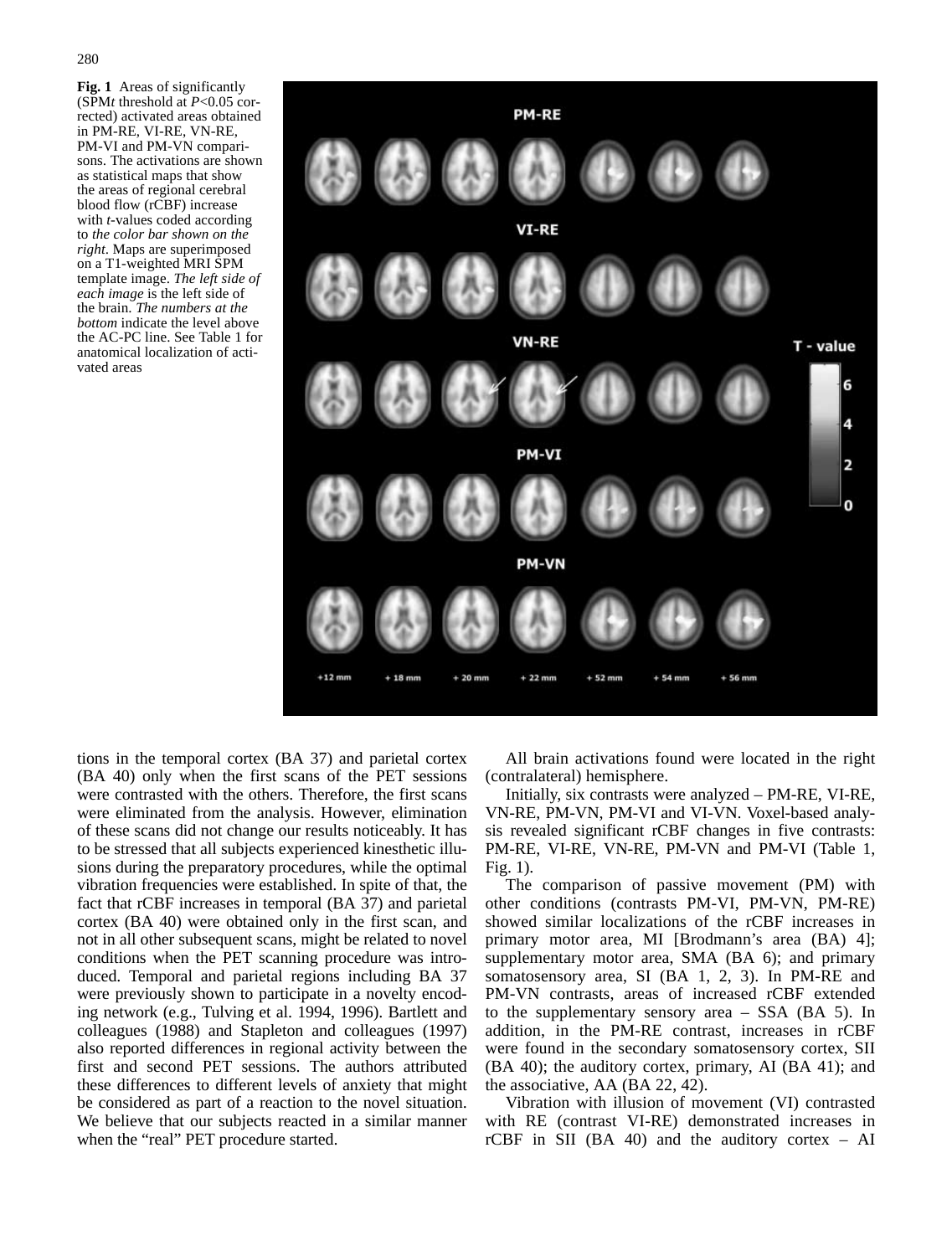

**Fig. 2** Areas of significantly (SPM*t* threshold at *P*<0.001 uncorrected) activated areas obtained in VI-VN comparison. All areas shown are significant at *P*<0.05 corrected at cluster level and cluster size >200. The activations are shown as statistical maps that show the areas of regional cerebral blood flow (rCBF) increase

with *t*-values coded according to *the color bar shown on the right*. Maps are superimposed on a T1-weighted MRI SPM template image. *The left side of each image* is the left side of the brain. *The numbers at the bottom* indicate the level above the AC-PC line. See Table 2 for anatomical localization of activated areas

**Fig. 3** Scattergrams of "fitted responses averaged on each cluster" – "conditions" (see "Materials and methods" for detailed description). *Scattergram A* represents cluster 1 in Table  $3 - SMA$  and SSA; *B* represents cluster 2 of the same table – SI and MI areas; and *C* represents cluster 3 in Table 3 – SII, AA and AI areas



Table 2 Significant<sup>a</sup> increases in regional brain activity in right hemisphere obtained in cluster based analysis of VI-VN contrasts

| Contrast and area <sup>b</sup> |                                                                           | Cluster<br>size | P corrected for<br>the cluster level<br>maxima (mm) |       | Coordinates of primary local |       | P corrected for<br>the voxel level |
|--------------------------------|---------------------------------------------------------------------------|-----------------|-----------------------------------------------------|-------|------------------------------|-------|------------------------------------|
|                                |                                                                           |                 | x                                                   |       |                              |       |                                    |
|                                | VI-VN                                                                     |                 |                                                     |       |                              |       |                                    |
|                                | 1. G. precentralis (BA 4), MI<br>G. frontalis medialis (BA 6), <b>SMA</b> | 439             | 0.002                                               | $+14$ | $-12$                        | $+54$ | 0.099                              |

<sup>a</sup> SPM*t* threshold at *P*<0.001 uncorrected and cluster size >200 voxels; clusters with corrected *P*<0.05 at cluster level were considered as significant

<sup>b</sup> Brodmann's areas are given in parentheses

(BA 41) and AA (BA 22, 42). In VN-RE contrast, an increase in rCBF was found in SII (BA 40) only.

As the voxel-based analysis revealed no suprathreshold clusters in VI-VN contrast, the cluster-based analysis was applied for this comparison. In VI-VN contrast,

clusters of rCBF increases were found in primary motor area, MI (BA 4); and supplementary motor area, SMA (BA 6) (Table 2, Fig. 2).

*F*-statistic analysis (effect of interest) revealed three different clusters. These clusters are equivalent to those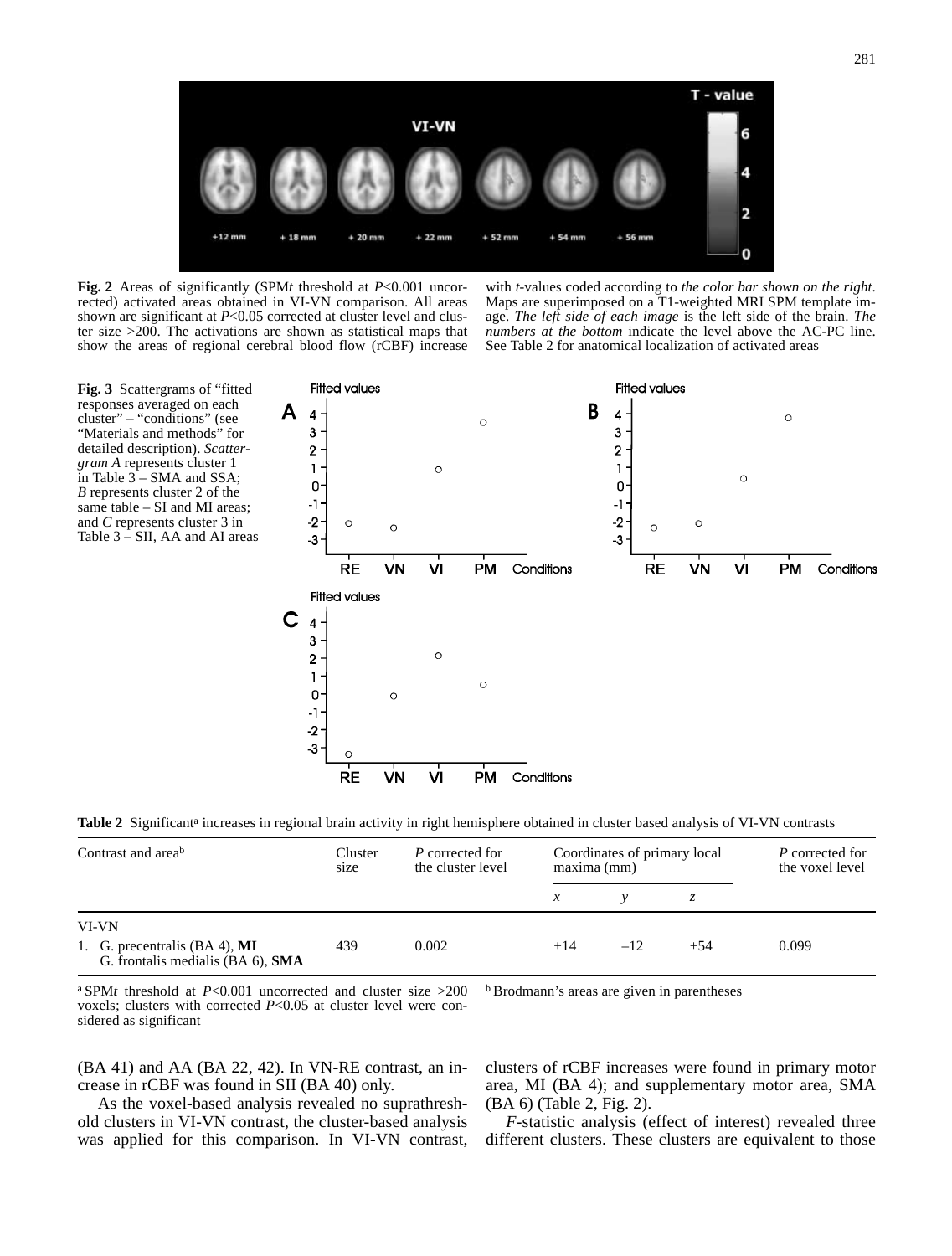| Areab |                                                                                                                                  | Cluster<br>size | Coordinates of primary local maxima (mm) |       |       | P corrected for the<br>voxel level |
|-------|----------------------------------------------------------------------------------------------------------------------------------|-----------------|------------------------------------------|-------|-------|------------------------------------|
|       |                                                                                                                                  |                 | $\mathcal{X}$                            |       | Z.    |                                    |
|       | 1. G. frontalis medialis (BA 6), <b>SMA</b><br>Lobulus paracentralis (BA 5), SSA                                                 | 227             | $+12$                                    | $-14$ | $+52$ | 0.000                              |
|       | 2. G. postcentralis (BA 1, 2), SI<br>G. precentralis (BA 4), MI                                                                  | 106             | $+32$                                    | $-32$ | $+56$ | 0.000                              |
|       | 3. Lobulus parietalis inferior (BA 40), <b>SII</b><br>G. temporalis superior (BA 42), AA<br>G. temporalis transversi (BA 41), AI | 124             | $+54$                                    | $-26$ | $+16$ | 0.000                              |

**Table 3** Significant<sup>a</sup> differences between all conditions obtained in the study using *F*-statistic analysis representing effects of interest (experimental conditions)

SPMFs were thresholded at *P*<0.0005 corrected

<sup>b</sup> Brodmann's areas are given in parentheses

appearing in contrasts. See Table 3 for a detailed description of each particular cluster.

Scattergrams ("fitted responses averaged on each cluster" – "conditions"), showing relative values of activation under different conditions, are given in Fig. 3.

In these scattergrams two different patterns can be seen. In the first two diagrams (A and B), related respectively to the first two clusters located in SMA, SSA, SI and MI areas, a similar activation between RE and VN conditions was found. The third diagram (C), related to the cluster located in SII, AA and AI areas, shows a small difference in activation between PM and VI conditions.

# **Discussion**

Our data show different patterns of brain activation in different experimental conditions. Activation during passive movements was significantly higher in comparison with both kinds of tests with applied vibrations, and activation during vibration with induced illusions of movement was more prominent than during vibrations without illusion effects.

Passive movements contrasted with the rest condition showed involvement of the contralateral SI, MI, SMA, SSA, and also of SII and the auditory cortex (Table 1, Fig. 1). An involvement of the contralateral sensorimotor cortex (SI/MI), SMA and inferior parietal cortex during passive movement, as related to the processing of afferent information, was described previously (Weiller et al. 1996). But in some studies widely distributed activation was reported only during active movements, while the brain representation of passive movements was limited to SI and SII only, and did not extend to SMA, where it could have been expected, since the SMA receives inputs from proprioceptors (i.e., Mima et al. 1999). The authors suggested that the response of the SMA during the passive movement could have been too small or temporally transient, due to a small number of activated receptors during single finger movement so that the sensitivity of the PET was insufficient to reveal the activation

(Mima et al. 1999). By contrast, in our study, the large elbow movements likely activated more receptors and thus produced a greater proprioceptive inflow. Also, all three separate clusters in Table 3 and Fig. 3 show activation during passive movement. This further supports the interpretation that areas SI, MI, SMA and SSA were activated in the PM condition in which proprioceptive input exists.

The aforementioned findings are in line with the general opinion about the role of SI, MI and SMA in processing of proprioceptive input and in the generation of the movement sense. Further support for a role of these areas in processing of incoming afferent information comes from the study of Reddy and colleagues, which showed the total absence of cortical activation during passive movements performed in patients with severe distal sensory neuropathy (Reddy et al. 2001). This further emphasizes the dependence of cortical activation during passive movements on sensory inflow.

The comparison of passive movements with vibratory conditions, with or without illusions of movement, showed similar activated areas (SI, MI, SMA), except for the auditory cortex and SII. This is again in line with earlier findings about the role of sensorimotor areas in proprioceptive information processing (Weiller et al. 1996). But in our study the activation of the supplementary sensory area, SSA, was present only when a sense of movement existed (during passive movements). It was not present in the PM-VI comparison, both conditions containing a sense of movement. It is possible that SSA was activated in both PM and VI conditions, and consequently eliminated by the analysis. This could support the role of SSA in the generation and/or maintenance of movement sense.

Vibration with or without induced illusions of movement contrasted with the rest condition activated SII only, not MI, SI or SMA. Higher-frequency vibration that induced illusory movements also activated areas in the temporal lobe (auditory cortex – AA, AI). Data published by Naito and colleagues (1999) suggest that the SMA, CMAc (caudal cingulate motor area), PMd (dorsal premotor cortex) and area 4a are specifically associated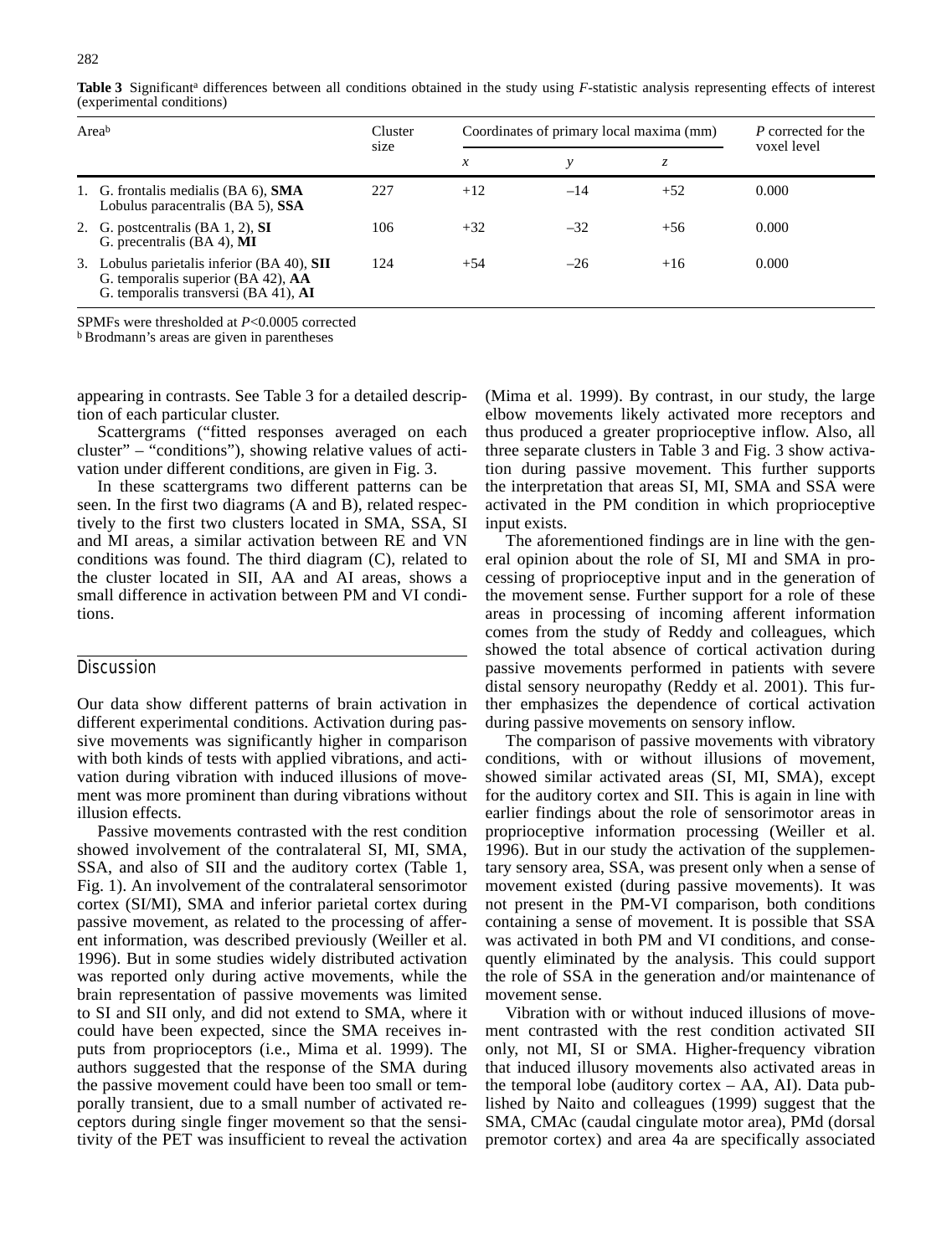with the experience of kinesthetic illusions. In our study we did not see an activation of those structures during vibratory conditions. Naito and colleagues (1999) also reported the activation of the parietal operculum (SII) during vibration when the illusion was contrasted with rest, but not when it was contrasted with vibration without illusion. They concluded that this somatosensory region is likely not engaged in the generation of kinesthetic illusions. Area SII has been previously suggested to be involved in processing of discriminative somatosensation (Seitz and Roland 1992; Coghill et al. 1994), in relation to passive movements (Weiller et al. 1996), as well as in coding of precise aspects of movements (Lacoboni et al. 1999). However, in our study, activation of SII was observed in both conditions with applied vibration, as well as during passive movement. Similarly, Fox and colleagues (1987) and Burton and colleagues (1993) both reported activation of the parietal operculum during 130-Hz vibrations. All that could indicate that SII is not involved in the generation of movement sense, but rather in the processing and perception of peripheral, proprioceptive stimuli, either "natural" (passive movement) or "artificial" (applied vibration). Our findings support the notion that SII is the common end-point for vibratory sensory inflow, where the sense of the peripheral stimulus could be processed and generated. However, in our study, when an illusion of movement was induced by high-frequency vibration, the auditory cortex was also activated. This indicates that the illusions of movement and the sense of vibrations (as a peripheral stimulus) were maintained by different patterns of brain activation. Therefore, our data suggest that both passive movements and illusions of movement activate some identical areas (SII, AA and AI), where the percept of movement could be generated.

Passive movements activate other areas as well (SI, MI, SMA, SSA), apart from temporal areas and SII. Larger cortical activation in passive movements could result from larger spreading of proprioceptive information and/or inflow from other peripheral receptors that are activated by movement per se (cutaneous, joint, other muscle receptors). That is not the case during specific vibration of stationary arm and consecutive selective activation of muscle spindle afferents, mostly primaries (e.g., Goodwin et al. 1972; McCloskey 1973; Burke et al. 1976; Roll and Vedel 1982).

An unexpected finding deserving particular attention was that in some of the conditions (PM and VI contrasted vs RE), the primary auditory cortex (BA 41) and the auditory association cortex (BA 22, 42) in the contralateral temporal lobe were activated. This activation cannot be regarded as a response to noise. First, auditory stimuli activate the auditory cortex bilaterally, while we saw only unilateral activation in the right hemisphere. Second, during the tests, the motor remained switched on during all conditions, including rest, and in this situation subtraction as a step in data processing eliminates all consequences of noise. It appears more likely that it occurred due to interactions between the somatosensory and audi-

tory systems. Evidence for such interactions was previously adduced in several studies (Szczepaniak and Moller 1993; Makeig et al. 1996; Levanen et al. 1998; Jousmaki and Hari 1999; Foxe et al. 2000), where somatosensory stimulation evoked responses not only in SI and SII, but also in the temporal cortex adjacent to the sulcus lateralis, as was the case in our study. Previously, Roland (1982) demonstrated the existence of similar interactions with the 133Xe intracarotid technique. Altogether, these data indicate that auditory cortex might be involved in processing afferent information and contribute to somatosensory integration processes. In our study, the auditory cortex was activated only in conditions where the sense of movement existed, irrespective of the existence of real movement, i.e., in passive and vibratory illusion conditions (see Table 1). No auditory cortex activation occurred in the VN condition. The activation of the contralateral temporal lobe in the VI condition might be connected with the existence of illusory flexion/ extension movement throughout the whole PET recording, which was induced by alternating vibration of biceps and triceps muscle, unlike previous studies in which the illusion of movement was induced only in one muscle by continuous vibration (e.g., Naito et al. 1999). The first two diagrams (A and B) of Fig. 3, related respectively to the first two clusters located in SMA, SSA, SI and MI areas, show similar activations in RE and VN conditions. The third diagram (C), related to the cluster located in SII, AA and AI areas, shows no difference in activation between PM and VI conditions. Altogether, these data indicate that the auditory cortex might be involved in processing afferent information and contribute to somatosensory integration processes and in the generation of movement sense. However, the involvement of the primary and associative auditory cortex in somatosensory integration requires further elucidation.

In the VI-VN contrast, only the MI and SMA areas appeared activated (Table 2, Fig. 2). Since the sense of movement is present only during higher-frequency vibration, it could be expected that additional cortical activation appearing during induced illusions of movement would disclose the cortex site responsible for that process. We found only MI and SMA areas activated, not more. Naito and colleagues (1999) also did not describe activation of areas possibly responsible for the generation of the illusion of movement when they contrasted vibratory trials with rest. Since vibratory inflow from both flexor and extensor muscles was lasting throughout the scan, a possible explanation could be that processing of strong muscle spindle afferent vibration inflow overwhelms subtle additional changes in brain activity for those two vibratory conditions. A similar, profound influence on cortex activation, which was elicited by a similar strong proprioceptive input from muscle spindles, has been described previously (Brooke et al. 1997; Staines et al. 2001).

The activation of additional areas with higher vibration frequencies might partly reflect the vibration frequency difference. However, we believe that this is not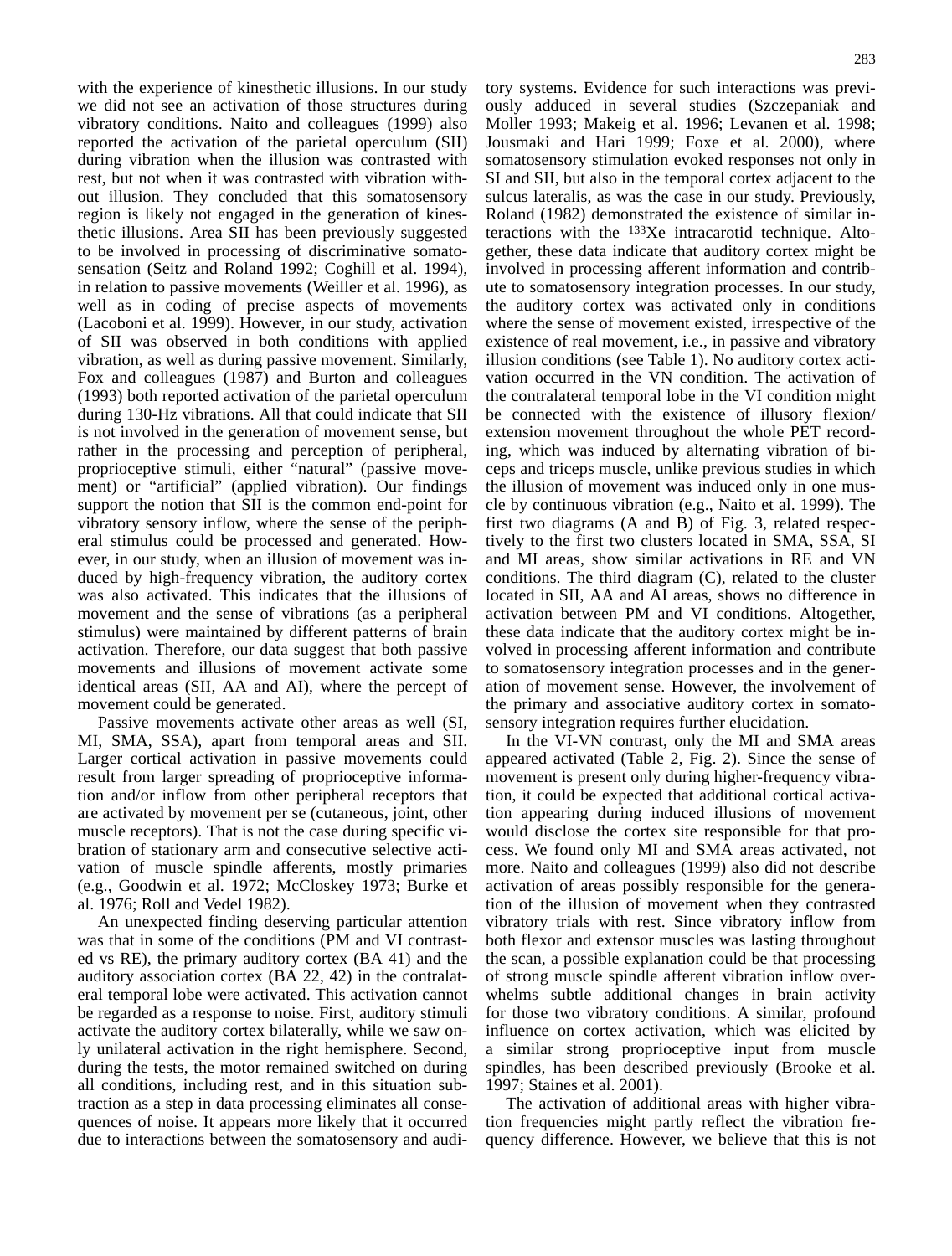the case since VI-VN contrast shows activation of other areas than those activated by low-frequency vibration only. If the difference in activation were only quantitative, it would be reasonable to assume that higher-frequency vibration would expand the area which was initially activated (SII), instead of activating other brain areas (separate clusters), which was the case here. Also, the well-known characteristics of high-frequency vibration of muscles and tendons (this vibration triggers muscle spindles to fire synchronously with the frequency of applied vibration and generates movement illusions) render it more reasonable to consider the additionally activated areas as functionally different structures, and not as places to which the higher vibratory inflow spreads. For the low-frequency vibration chosen here, it was shown that it triggers muscle spindles to follow that frequency, although not yielding any movement sensation (e.g., Goodwin et al. 1972; McCloskey 1973; Burke et al. 1976; Roll and Vedel 1982).

On the basis of our results, it is difficult to draw consistent conclusions about quantitative or qualitative differences in brain responses to different vibration patterns. On the one hand, the clusters of activation presented in Table 1 are similar, but differ in size. That would support the view of quantitative differences among responses of different vibratory frequencies. However, additional clusters revealed by cluster analysis in Table 2 speak in favor of qualitative differences.

We did not see activation of structures "traditionally" present in PET movement studies – insula or cingulate cortex (Mishkin 1979; Seitz and Roland 1992; Burton et al. 1993; Coghill et al. 1994; Dettmers et al. 1995; Naito et al. 1999, 2000). Activation of the insular cortex, a region heavily linked with both the somatosensory (e.g., Mishkin 1979) and the limbic system, was mentioned mostly in vibration studies with illusion (Naito et al. 1999) as well as without illusions (Seitz and Roland 1992; Coghill et al. 1994; Burton et al. 1993). But in our study we did not find insular-cortex activation in any of the conditions. In some studies, the SMA activation extended into the cingulate cortex, a site predominantly activated by simple movements of the hand (Dettmers et al. 1995; Naito et al. 2000). Since we avoided any active movements in our paradigm, the lack of cingulate activation is not surprising. Another reason could be that in our study subjects performed a visual discrimination task distracting the attention from stimulation of the forearm. It was previously reported that attentive behavior modulates the physiological response of those cortical areas to sensory stimulation: distraction of attention diminishes the response, and focusing enhances activity (Meyer et al. 1991; Forss et al. 1996, Johansen-Berg et al. 2000). Therefore, the lack of activation in cingulate and insular cortices might be due to the lack of explicit somatosensory attention.

In conclusion, perception of passive flexion/extension movements and illusions of movements are associated with different patterns of brain activation. Increase in rCBF in SI/MI and SMA was observed only in response to passive movement encompassing multiple peripheral sensory input. On the other hand, both the perception of passive movements and the perception of illusory movements induced by tendon vibration activated areas in parietal and temporal lobe (SII, AA, AI). The comparison of activation intensities under different functional conditions indicates the involvement of SII in stimulus perception generation and of the SI/MI and SMA areas in the processing of proprioceptive input. Activation of the primary and secondary auditory cortex might reflect the interaction between the somatosensory and auditory systems in movement sense generation. The supplementary somatosensory area (SSA) might also be involved in movement sense generation and/or maintenance.

**Acknowledgements** Special thanks are due to Dr. Uwe Windhorst for his valuable scientific comments and English language improvements of the text. This work was supported by the Swedish Council for Work Life Research.

## References

- Bartlett EJ, Brodie JD, Wolf AP, Christman DR, Laska E, Meissner M (1998) Reproducibility of cerebral glucose metabolic measurements in resting human subjects. J Cereb Blood Flow Metab 8:502–512
- Brooke JD, Cheng J, Collins DF, McIlroy WE, Misiaszek JE, Staines WR (1997) Sensori-sensory afferent conditioning with leg movement: gain control in spinal reflex and ascending paths. Prog Neurobiol 51:393–421
- Burke D, Hagbarth K-E, Lofstedt L, Wallin BG (1976) The responses of human muscle spindle endings to vibration of noncontracting muscles. J Physiol 261:673–693
- Burton H, Videen T, Raichel M (1993) Tactile-vibration-activated foci in insular and parietal-opercular cortex studied with positron emission tomography: mapping the second somatosensory area in humans. Somatosens Mot Res 10:297–308
- Capaday C, Cook JD (1981) The effects of muscle vibration on the attainment of the intended final position during voluntary human arm movements. Exp Brain Res 42:228–230
- Coghill R, Talbot J, Evans A, Meyer E, Gjedde A, Bushnell M, Duncan G (1994) Distributed processing of pain and vibration by the human brain. J Neurosci 14:4095–4108
- Collins DF, Prochazka A (1996) Movement illusions evoked by ensemble cutaneous input from the dorsum of the human hand. J Physiol 496:857–871
- Dettmers C, Fink GR, Lemon RN, Stephan KM, Passingham RE, Silbersweig D, Holmes A, Ridding MC, Brooks DJ, Frackowiak RS (1995) Relation between cerebral activity and force in the motor areas of the human brain. J Neurophysiol 74:802–815
- Edin BB, Johansson N (1995) Skin strain patterns provide kinaesthetic information to the human central nervous system. J Physiol 487:243–251
- Eklund G, Hagbarth K-E (1966) Normal variability of TVR in man. Exp Neurol 16:80–92
- Evans A, Thompson C, Marrett S, Meyer E, Mazza M (1991) Performance evaluation of the PC-2048: a new 15-slice encodedcrystal PET scanner for neurological studies. IEEE Trans Med Imaging 10:90–98
- Forss N, Merlet I, Vanni S, Hamalainen M, Mauguiere F, Hari R (1996) Activation of human mesial cortex during somatosensory target detection task. Brain Res 734:229–235
- Foxe JJ, Morocz IA, Murray MM, Higgins BA, Javitt DC, Schroeder CE (2000) Multisensory auditory-somatosensory interactions in early cortical processing revealed by high-density electrical mapping. Cogn Brain Res 10:77–83